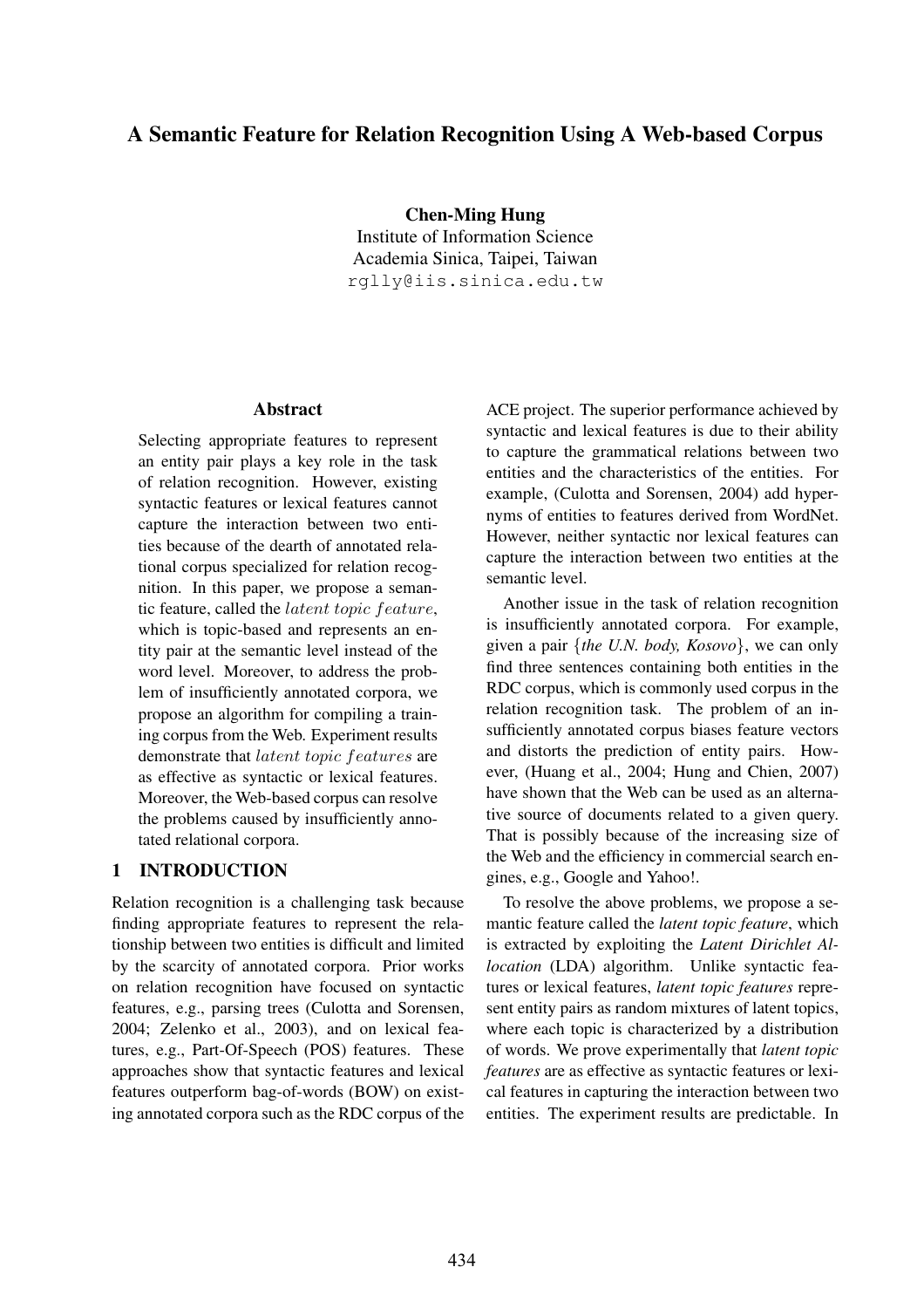the above {*the U.N. body, Kosovo*} example, it may be difficult to determine the relationship between *U.N. body* and *Kosovo* straightforwardly. However, making the right guess about the relationship is easier if *the U.N. body* is grouped with *army* and *government*. Therefore, the right guess in this example is management.

To overcome the problems caused by an insufficiently annotated corpus, we exploit the Web as a source of training data for the relation recognition task. Given an entity pair, documents describing the entity pair are extracted from the Web via commercial search engines using both entities as the query. In other words, snippets returned from the Web are treated as documents related to the query. Our assumption, which has been proved in previously published works, is that returned snippets can capture the interaction between two entities. After the *latent topic features* extracted from returned snippets using the Web as the corpus, an SVM classifier is trained as the relation recognition classifier for use in the later experiments.

The remainder of the paper is organized as follows. in Section 2, we discuss works related to feature selection in the relation recognition task as well as using the Web as a corpus. The concept of *latent topic features* is presented in Section 3. We also explain how we represent a document in the vector space of a *latent topic feature*. Section 4contains an evaluation of the *latent topic feature*. We then present our conclusions in Section 5.

## 2 RELATED WORK

In the field of information extraction (IE), the goal of relation recognition is to find the relationship between two entities. Without considering entity detection, relation recognition depends heavily on the representation of entity pairs. (Zelenko et al., 2003) showed how to extract relations by computing the kernel functions between the kernels of shallow parse trees. The kernels are defined over a shallow parse representation of the text and used in conjunction with a Support Vector Machine (SVM) learning algorithm to extract personaffiliation and organization-location relations. (Culotta and Sorensen, 2004) extended this work to estimate kernel functions between augmented depen-

dency trees, while (Kambhatla, 2004) combined lexical features, syntactic features, and semantic features in a maximum entropy model. However, the semantic features discussed in (Kambhatla, 2004) still focus on the word level instead of the conceptual level.

LDA is an aspect model that represents documents as a set of *topics* instead of a bag-of-words. *Latent semantic indexing (LSI)* (Deerwester et al., 1990) and *probabilistic latent semantic indexing (PLSI)* (Hofmann, 1999) are also aspect models and have been widely used in the field of information retrieval. LSI simply assumes that each document is generated from single latent topic, while PLSI attempts to relax the assumption by using a mixture of latent topics for each document. However, PLSI is highly dependent on training documents; in other words, it cannot handle the probability of latent topics in a previously unseen document. In addition, the number of parameters that must be estimated in PLSI grows linearly with the number of training documents. (Blei et al., 2003; Blei and Jordan, 2003) proposed LDA to resolve the abovementioned limitations. It can easily generate an unseen document under controllable parameters.

A number of works, e.g., (Huang et al., 2004), have investigated using the Web to acquire a training corpus or acquire additional information not provided by existing annotated corpora. (Huang et al., 2004) exploited the Web as a training corpus to train a classifier with user-defined categories. However, it is widely recognized that when using documents on the Web users must spend a great deal of time filtering out unrelated contents. (Hung and Chien, 2007) designed a bootstrapping method that adapts an existing corpus with an automatic verification algorithm in order to control the quality of returned snippets in each iteration. (Matsuo et al., 2006) used the Web to construct a social network system, called *POLYPHONET*, which visualizes the relationship between two personal names.

## 3 LATENT TOPIC FEATURE

In this section, we introduce the concept of using the Web to augment an insufficiently annotated corpus for relation recognition. Then we apply the LDA algorithm to the corpus to extract the latent topic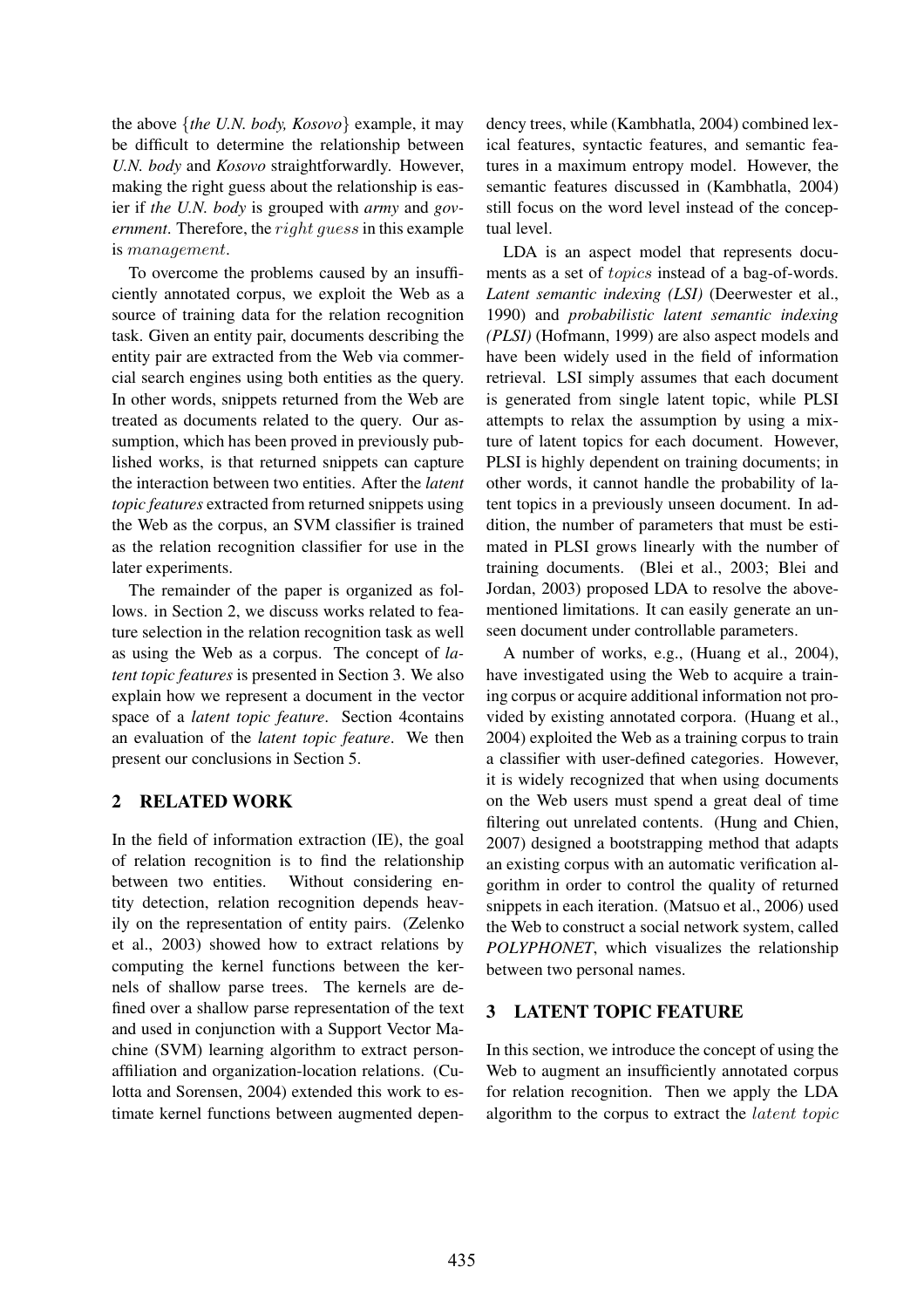features to represent entity pairs in the corpus for relation recognition.



Figure 1: The framework of the proposed approach.

#### 3.1 Compiling a Web-based Relational Corpus

For an entity pair,  $E = \{e_1, e_2\}$ , where  $e_1$  and  $e_2$ are named entities, it is difficult to find sufficient sentences to describe their relationship from existing annotated corpora. In other words, given an entity pair without a relation label, users cannot recognize the pair. Even with a widely used thesaurus, like WordNet, we can only obtain hypernyms or synonyms of given entities. It is not possible to obtain knowledge about the interaction between two entities.

To capture the interaction between two entities, we send both entities,  $e_1$  AND  $e_2$ , to commercial search engines and collect returned snippets as training documents for an entity pair, E. Snippets of returned search results are defined as the surrounding contexts of queries highlighted by commercial search engines. In other words, the full texts of search results are not considered in the collected corpus when filtering noisy information in full documents. Let  $R$  be the relation label of entity pairs  $\{E_1, \ldots, E_M\}$ ; then, the training corpus for  $R$  is the collection of all returned snippets for  $\{E_1, \ldots, E_M\}$ . Through effective commercial search engines such as Google and Yahoo!, sentences describing the interaction between two entities can easily be retrieved. Returning to the example {*the U.N. body, Kosovo*}, almost two million sentences with co-occurrences of the two entities are retrieved by Google. Another advantage of using the Web to retrieve relevant documents is the auto − correction ability of commercial search engines. The feature can correct a misspelled query or replace an uncommon word with a synonym or a common word which is correct, so that more related information about entity pairs can be retrieved from the Web as returned snippets. For example, Google can automatically link the U.N. body to United Nations, which is used more frequently in searching. Clearly, the number of returned snippets must be considered. Actually, based on experiment results in Section 4, we set the number as five, which achieves the best performance.

## 3.2 Modified LDA for the Relational Corpus

LDA is an aspect model with three levels, namely, the corpus level, the document level, and the word level. Given a document, variables of the corpus it belongs to are sampled first, after which the variable of the document is sampled once. Finally, variables for words in the document are sampled.

For a document  $d$  in a corpus  $D$ , the modeling process is as follows:

- 1. Sample  $\theta \sim Dir(\theta|\alpha)$ .
- 2. For each word  $w_n$  in  $d, n \in \{1, \ldots, N\}$ :
	- (a) sample  $z_n \sim Mult(\theta)$ ,
	- (b) sample a word  $w_n \sim p(w_n|z_n, \beta)$  from a multivariate Gaussian distribution conditioned on the topic  $z_n$ .

Note that  $\alpha$  is a vector of corpus-level variables whose dimensionality is equal to the number of latent topics;  $\theta$  is a variable of the document and is assumed to follow Dirichlet distribution for the given corpus; and  $\beta$  is a word-level variable. In addition,  $Z = \{z_1, z_2, \ldots, z_N\}$  are latent factors that generate the document, and  $z_n$  is the latent topic that  $w_n$ is generated from. Finally,  $N$  is the length of the document d.

An entity pair  $E$  in the relational corpus is similar to a document  $d$  in the text corpus. In other words, the corpus  $D<sup>R</sup>$  is comprised of returned snippets for all entity pairs  $E^R$  with the same relation label R. Therefore, given the parameters  $\alpha$  and  $\beta$ , we obtain the distribution of entity pair  $E$  as follows:

$$
p(E|\alpha, \beta) = \int \sum_{z_n} p(\theta, z_n, S_E|\alpha, \beta) d\theta,
$$

where

$$
p(\theta, z_n, S_E | \alpha, \beta) = p(\theta | \alpha) \prod_{n=1}^{N_E} p(z_n | \theta) p(w_n | z_n, \beta),
$$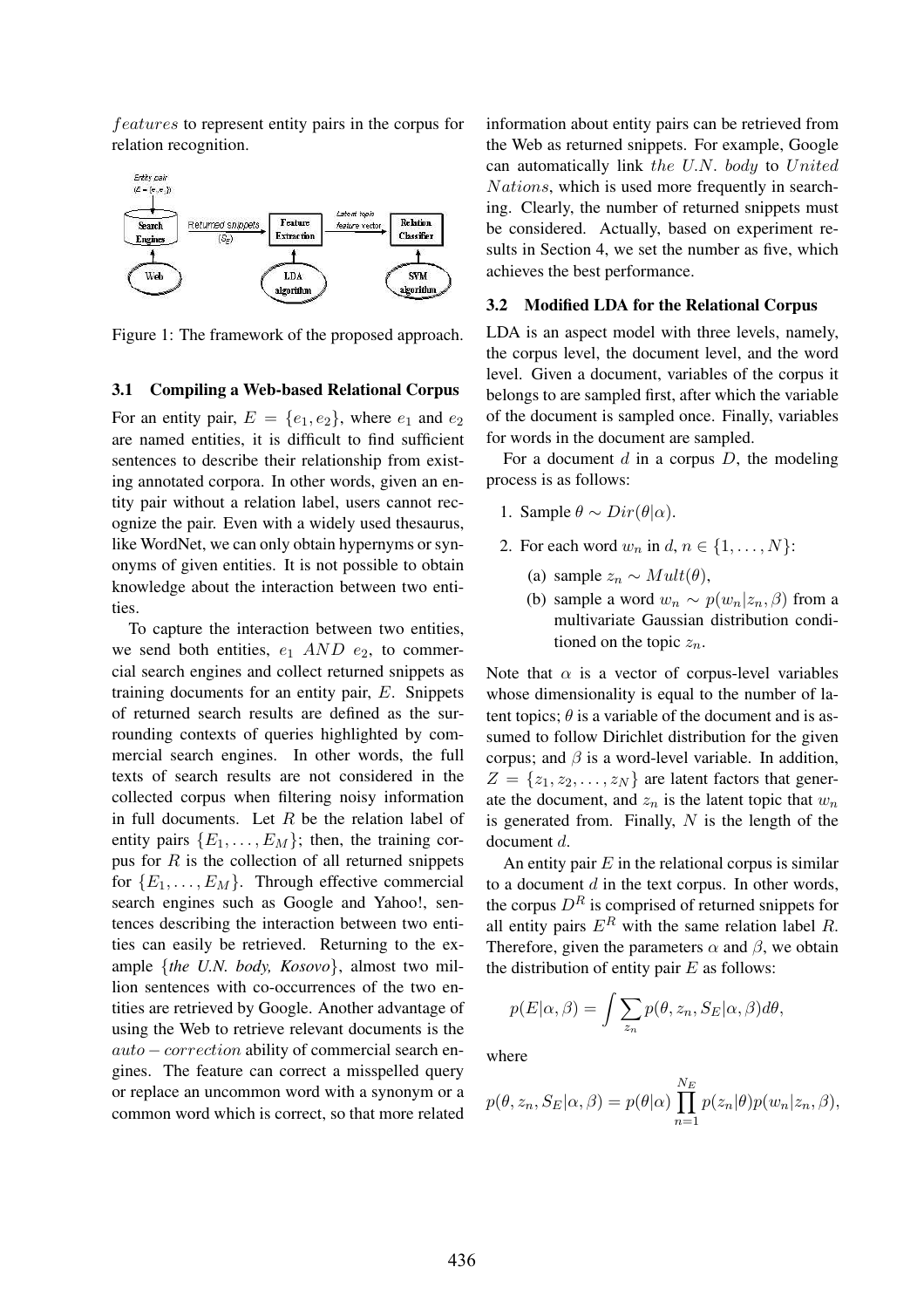$N<sub>E</sub>$  is the number of words in the returned snippets for E; and  $w_n$  is the  $n^{th}$  word in  $S_E$ , the returned snippets of E. Table 1 summarizes notations used in the paper.

Table 1: Notations used in this paper.

| <b>SYMBOL</b>       | <b>DESCRIPTION</b>                         |
|---------------------|--------------------------------------------|
| R.                  | relation label                             |
| $D^R$               | corpus for $R$                             |
| $\frac{E_j^R}{S_E}$ | $jth$ entity pair in the relation label R  |
|                     | returned snippets for an entity pair $E$   |
| $ E^{R^\pm}$        | number of entity pairs in the relation $R$ |
| $N_E$               | number of words in $S_E$                   |
| $w_n$               | $n_{th}$ word in $S_E$                     |
| $z_n$               | latent topic that $w_n$ is generated from  |

In Section 3.1, we discussed the advantages of using the Web as a corpus to model entity pairs. In the modeling process, we estimate the probability of  $w_n$  conditioned on  $z_n$ ,  $p(w_n|z_n, \beta)$ , to maximize the probability of the entire corpus of R. The probability that we try to maximize is

$$
p(D^{R}|\alpha,\beta) = \prod_{j=1}^{|E^{R}|} p(E_{j}^{R}|\alpha,\beta).
$$

## 3.3 Latent Topic Feature

In different corpora, z obtains a different distribution to maximize the likelihood of the given corpus. In this section, we describe how to exploit  $z$  as features to represent a snippet for an entity pair  $E$ , i.e.,  $S_E$ . In Section 3.2, we noted that the parameters to be estimated in the aspect model are all probabilities of words in each latent topic  $z$ . Thus, we let the expected number of words generated from latent topics be features of each entity pair. In other words, an entity pair  $E$  is represented as a feature vector whose length is equal to the number of latent topics and whose  $i^{th}$  attribute is equal to

$$
\alpha_i + \sum_{n=1}^{N_E} |w_n| \times p(w_n | z_n, \beta),
$$

where  $\alpha_i$  is the  $i^{th}$  prior Dirichlet parameter.

In addition, because there is no solution good enough to determine the dimensionality of the feature vector or the number of latent topics, we set the number of topics at thirty because it probably minimize the computation cost without significantly affecting the performance.

### 4 EXPERIMENTS

In this section, we evaluate the performance of the latent topic feature in representing entity pairs extracted from the Relation Detection and Characterization (RDC) corpus of the Automatic Content Extraction 2003 model  $(ACE 2003)^1$ .

#### 4.1 The RDC Corpus

In the RDC corpus, five relation types,  $AT$ ,  $NEAR$ , PART, ROLE, and SOC, are defined; each relation type has extended sub-relations. Table 2 summarizes the relations in the RDC corpus for ACE 2003. Based on Table 2, we find that the distribution of the number relations is very unbalanced, ranging from 2 to 773. In the following experiments, we only consider the Role relation because it has the largest numbers of sub-relations and it is easier to verify the recognition results manually. Note that a relation is dropped if it has less than ten sub-relations in order to avoid the bias of learned classifiers. Therefore, the sub-relation founder in Role is dropped in the following experiments because it occurs less than ten times. Other is also dropped because its definition is unclear.

Table 2: Distribution over relation types in the RDC corpus (ACE 2003).

| <b>Relations</b> | <b>Sub-Relations(Size)</b> |                    |  |
|------------------|----------------------------|--------------------|--|
| AT               | Based-in(78)               | Located(773)       |  |
|                  | Residence(186)             |                    |  |
| <b>NEAR</b>      | Relative-location(73)      |                    |  |
| <b>PART</b>      | Part-of $(242)$            | Subsidiary(172)    |  |
|                  | Other(2)                   |                    |  |
| <b>ROLE</b>      | Affiliate-partner(34)      |                    |  |
|                  | Citizen-of $(93)$          | Client(33)         |  |
|                  | Founder $(6)$              | General-Staff(460) |  |
|                  | Management(294)            | Member(398)        |  |
|                  | Owner(41)                  | Other(98)          |  |
| SOC              | Associate(25)              | Grandparent(3)     |  |
|                  | Parent $(23)$              | Sibling(5)         |  |
|                  | Spouse(22)                 | Other-relative(24) |  |
|                  | Other-Personal(10)         |                    |  |
|                  | Other-Professional(88)     |                    |  |

<sup>1</sup> http://projects.ldc.upenn.edu/ace/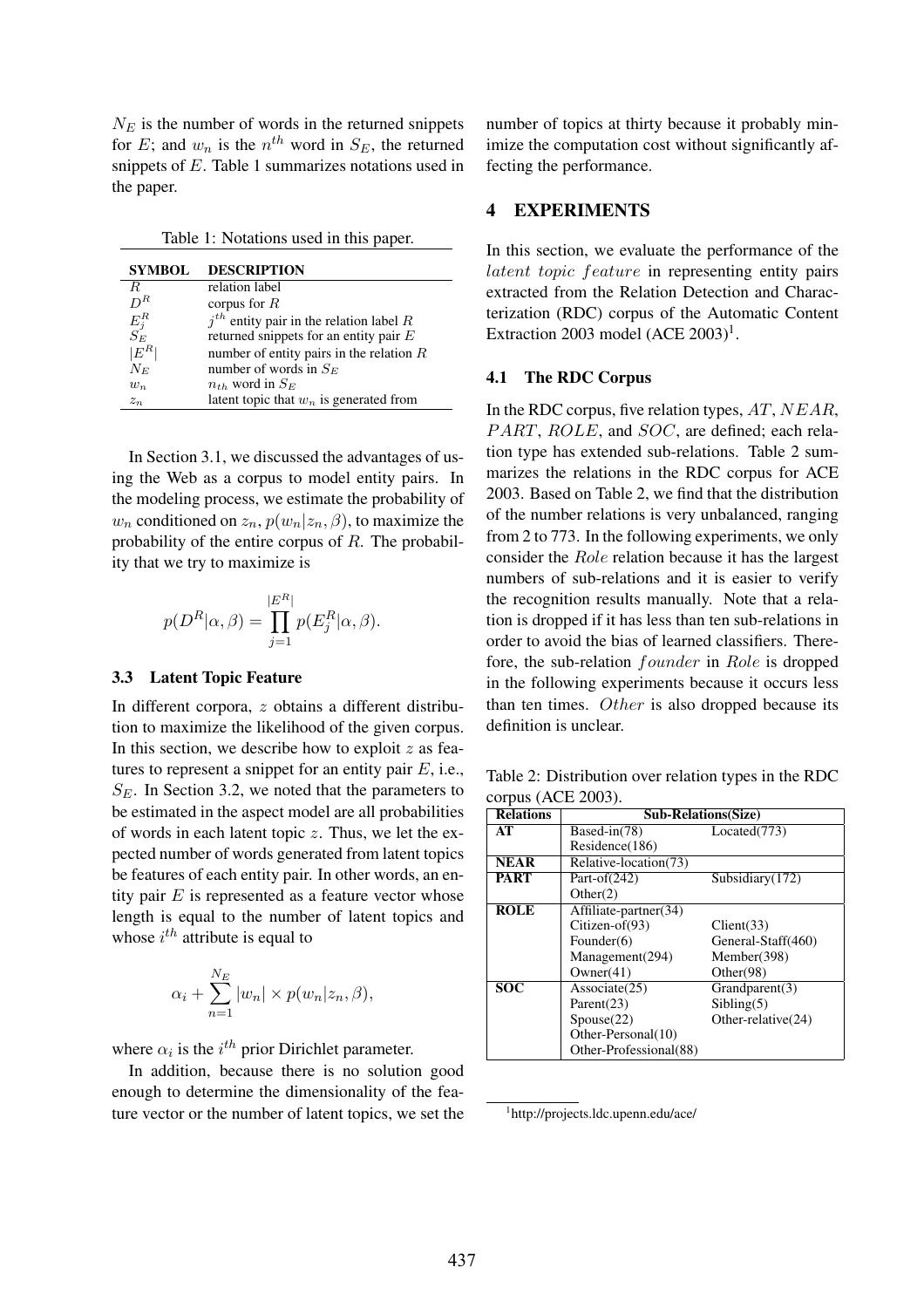#### 4.2 Setting and Measurement

We used the package of (Chang and Lin, 2001) to design the following experiments. In addition,  $\nu$ -SVM with a radial kernel function was used to learn the relation classifier. To determine the parameters in  $\nu$ -SVM, i.e.,  $\gamma$  and  $\nu$ , we observed the performance of the  $\nu$ -SVM classifier by randomly selecting 80% of the sentences in the RDC corpus as training data and the remaining 20% as test data. In other words, we applied five-fold cross validation to build a temporary model for parameter estimation. Furthermore, it is well known that parameters in the SVM model must be optimized manually; therefore, we estimate  $\nu$  first and then estimate  $\gamma$ .  $\gamma$ is fixed while  $\nu$  is being estimated and vice versa. After estimation, the best result is achieved at the point that  $\gamma$  is equal to  $2.5 \times 10^{-4}$  and  $\nu$  is equal to 0.05. We summarize the results in Figure 2. The top graph in Figure 2 is the accuracy curve, where fixed  $\gamma = 2.5 \times 10^{-4}$  and flexible  $\nu$ ; the bottom graph is the accuracy curve with fixed  $\nu = 0.05$  and flexible  $γ.$ 



Figure 2: Accuracy of five-fold cross validation using bigram features. Top:  $\nu$  with  $\gamma = 2.5 \times 10^{-4}$ . Bottom:  $\gamma$  with  $\nu = 0.05$ .

For each sub-relation in Role, binary classification is used in the experiments and the F-measure of each sub-relation is used as the metric for assessing the performance of latent topic features.

| $F-value$ |     | $2 \times Precision \times Recall$ |
|-----------|-----|------------------------------------|
|           |     | $Precision + Recall$               |
| Recall    | $=$ | t of correct positive predictions  |
|           |     | $\sharp$ of positive examples      |
| Precision | $=$ | t of correct positive predictions  |
|           |     | t of positive predictions          |

#### 4.3 Web-based Corpus vs. Annotated Corpus

We now evaluate the performance of relational classifier on a Web-based corpus and on an annotated corpus. To assess the performance of on the annotated corpus, sentences in the RDC corpus containing a co-occurrence of both given entities were extracted as training data to learn a benchmark relation classifier. On the other hand, the Web-based corpus is compiled from snippets retrieved by using both entities as a query. The latent topic feature is applied on both the Web-based corpus and the RDC corpus using the procedure described in Section 4.2. In addition, to analyze the effect of the number of returned snippets, we increased the number of snippets from 3 to 45 in increments of three and then summarized the relationship between the number of returned snippets and the achieved accuracy curve shown in Figure 3. In the figure, the training data is comprised of snippets of information returned by querying 80% of the entity pairs selected at random in the RDC corpus. The test data comprises snippets returned by querying the remaining 20% of entity pairs in the corpus.

From Figure 3, we observe that using five returned snippets for each entity pair achieves the best accuracy (0.85), which is substantially higher than the accuracy achieved by using annotated corpus (0.69). Note that using more returned snippets does not guarantee higher accuracy. For example, when 39 returned snippets are used for each entity pair, the accuracy  $(0.56)$  is almost the same as that  $(0.55)$ achieved by using only 3 returned snippets. Moreover, it is significantly less than the accuracy (0.69) achieved by using the RDC corpus. This is reasonable because the greater the number of returned snippets, the larger the amount of noisy information introduced to the classifier, which degrades its performance.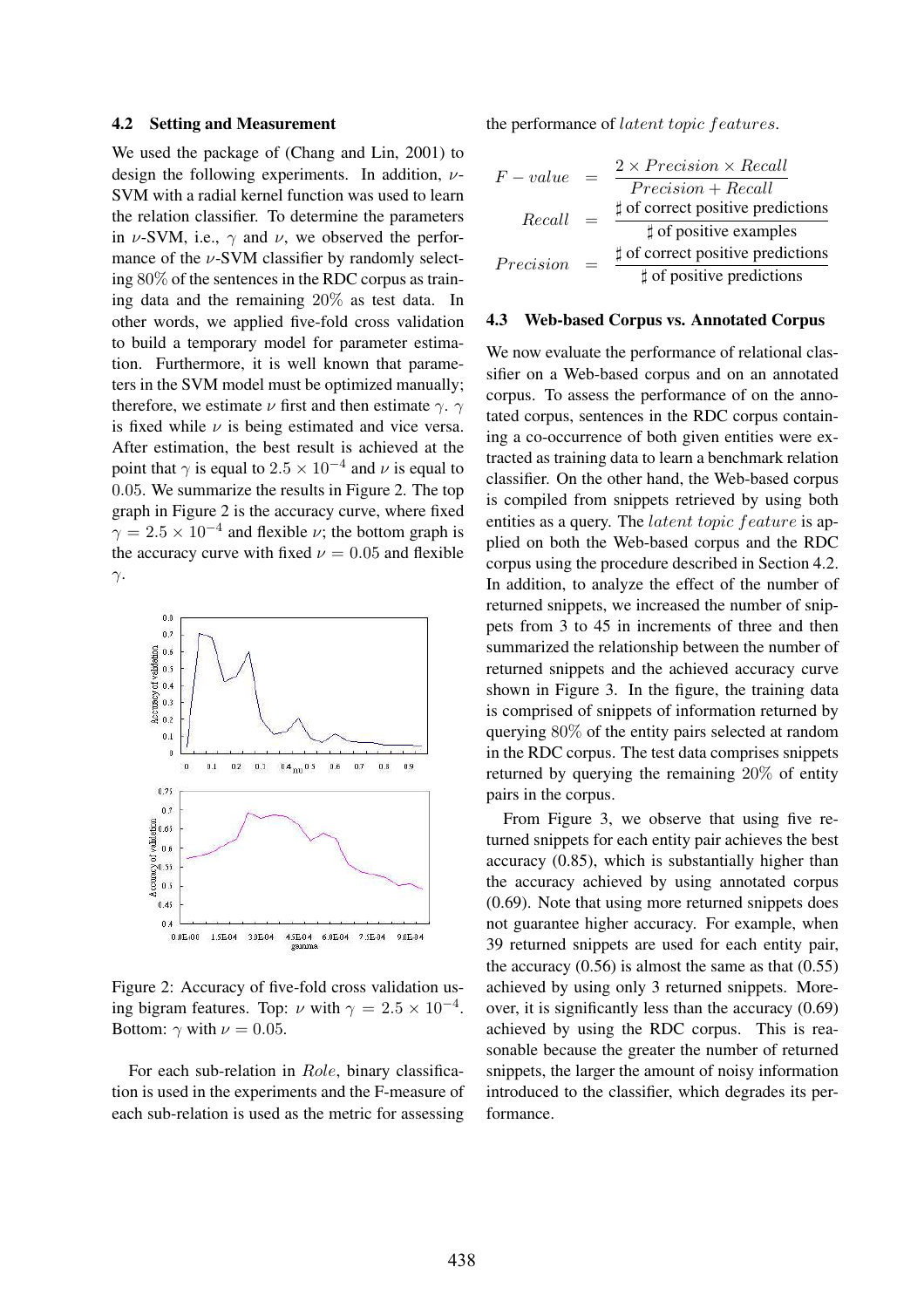

Figure 3: Accuracy of five-fold cross validation using the Web-based corpus and the annotated corpus.

#### 4.4 Latent Topic Feature vs. Other Features

In this section, we compare the performance of latent topic features with that of syntactic features and lexical features, i.e.,  $bag - of - words$ or  $parts - of - speech$ . Because of the superior performance achieved by using the Web-based corpus described in Section 4.3, we extracted features from the training corpus compiled from that corpus rather than the annotated corpus.

Based on the results reported in Section 4.3, five snippets were returned by the Web-based corpus for each entity pair. For each sub-relation, a one-class SVM was trained to perform binary classification.

Each sub-relation of Role in Table 3 is applied with binary classification using a one-class SVM. Table 5 summarizes the results of a comparison between the latent topic feature and the features used by (Culotta and Sorensen, 2004). The latter depends on dependency tree kernels, which represent the grammatical dependencies in a sentence and are considered as syntactical features. In Table 5, BOW denotes bag-of-word, sparse represents a sparse kernel, and contiguous represents a contiguous kernel.

Surprisingly, for every sub sub-relation in Table 3, the latent topic feature consistently achieves a significantly higher average recall rate, but a lower average precision rate. This may be due to the latent topic  $feature's$  ability to capture information at the semantic level precisely, but it cannot distinguish the information at the word level easily. In other words, the latent topic feature can capture the common semantic information, probably the Role, of all sub-relations, but it cannot tell the difference between  $citizen - of$  and  $founder$ . Table 4 shows the results of applying binary classification to five relations in the RDC corpus. Although the precision rate for each relation is still low, the recall rate has been increased significantly. This demostrates the ability of the latent topic feature to capture semantic information.

Table 3: Binary classification results for each subrelation of Role.

|               | Latent Topic Feature |       |      |
|---------------|----------------------|-------|------|
|               | F                    | Prec. | Rec. |
| Aff.-Part.    | 0.30                 | 0.18  | 1.00 |
| <b>Client</b> | 0.40                 | 0.28  | 0.71 |
| Citizen-Of    | 0.62                 | 0.47  | 0.91 |
| Gen.-Staff    | 0.78                 | 0.64  | 0.99 |
| Manage.       | 0.56                 | 0.39  | 1.00 |
| <b>Member</b> | 0.62                 | 0.46  | 0.93 |
| Owner         | 0.45                 | 0.29  | 0.98 |

Table 4: Binary classification results for each relation in the RDC corpus.

|             | Latent Topic Feature |       |      |
|-------------|----------------------|-------|------|
|             | F                    | Prec. | Rec. |
| At          | 0.61                 | 0.48  | 0.84 |
| <b>NEAR</b> | 0.36                 | 0.23  | 0.88 |
| <b>PART</b> | 0.58                 | 0.46  | 0.80 |
| <b>ROLE</b> | 0.71                 | 0.64  | 0.79 |
| <b>SOC</b>  | 0.59                 | 0.45  | 0.87 |

In Table 5, although the recall rate using the latent topic feature is much higher than that achieved by the other features, unfortunately, the  $F - score$  of the *latent topic feature* cannot be redeemed because of the much lower precision rate. Moreover, the latent topic feature is comparable to the sparse kernel method in a different way because it has a low precision rate but a high recall rate. Finally, the latent topic feature achieves a higher average F-score than the bag-of-words feature, which proves the assumption that the latent topic feature can better capture the interaction between two entities than features at the word level.

## 5 CONCLUSION

We have proposed a concept called the *latent topic* feature for the task of relation recognition and evaluated it on the RDC of the ACE project. The feature captures the interaction between two entities